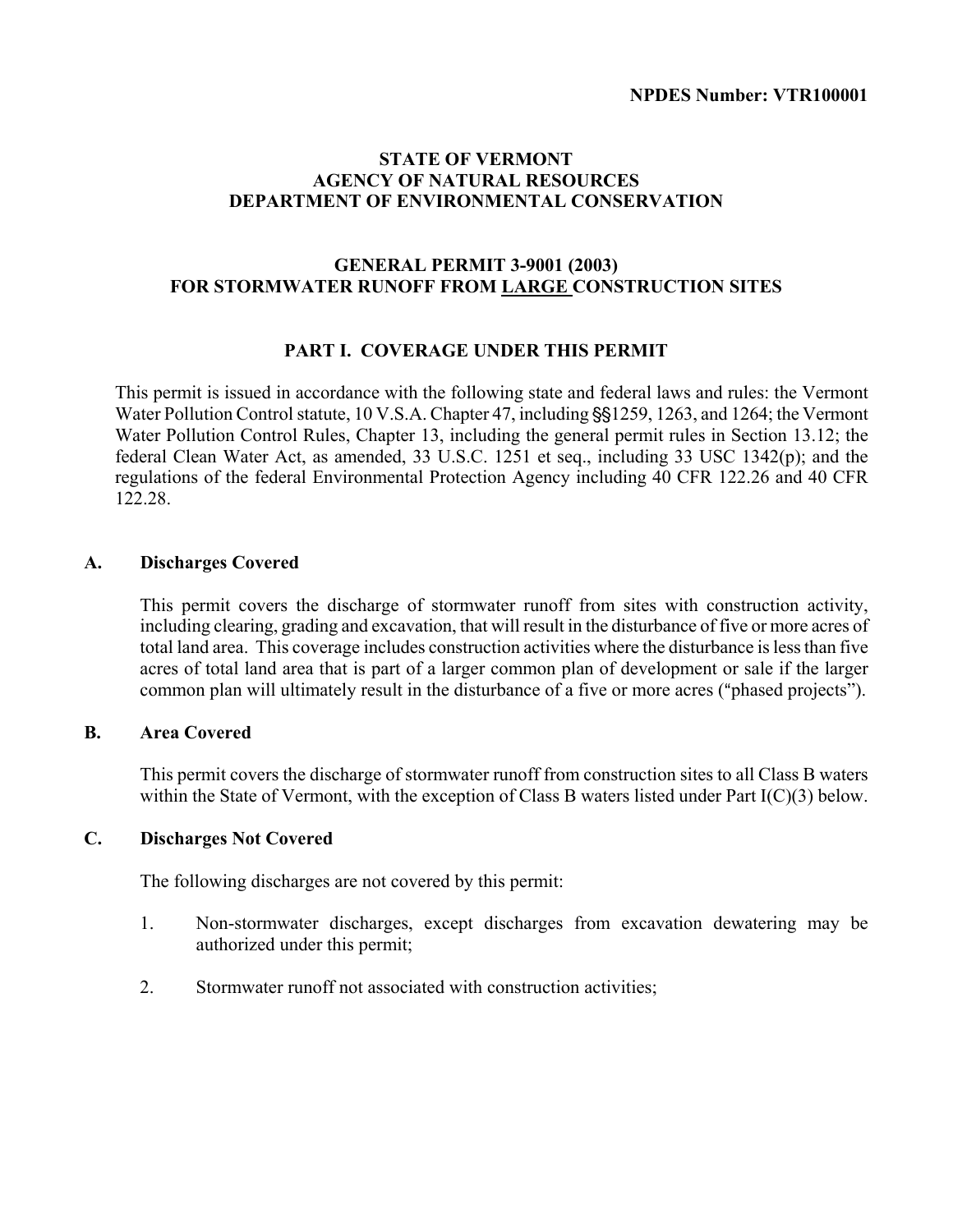- 3. Stormwater runoff from construction sites to:
	- a. Class A waters<sup>[1](#page-1-0)</sup>,
	- b. Outstanding Resource Waters, and
	- c. Class One wetlands
- 4. Any discharge from a federally owned facility<sup>[2](#page-1-1)</sup>;
- 5. Stormwater runoff from landfills and mining areas, including gravel pits;
- 6. Stormwater runoff from construction sites where the discharge will cause, or have reasonable potential to cause or contribute to, a violation of water quality standards or constitute a significant contributor of pollution as defined in the General Permit Rules;
- 7. Stormwater runoff from construction sites where the discharge or the construction of stormwater abatement measures is likely to jeopardize the continued existence of any State or federally listed threatened or endangered species or result in the destruction or adverse modification of critical habitat, unless a takings permit has been issued by the relevant authority;
- 8. Stormwater runoff to waters impaired by pollutants associated with construction runoff where the activity results in a land disturbance within 50 feet of the top of bank of surface waters, including wetlands<sup>[3](#page-1-2)</sup>, except where necessary for the reconstruction of existing roads and the construction of bridges, stream crossings, minor shorelines access ways, and components of stormwater management systems which by necessity must be located in this zone $4$ . Exceptions also include activities that have been permitted with a setback of less than 50 feet from the top of bank under 10 V.S.A. Chapter 151 ("Act 250"), under the Vermont Wetland Rules, and, for Class Three Wetlands, under federal Clean Water Act Section 404. These exceptions only apply insofar as the activity otherwise qualifies.

ı

<span id="page-1-0"></span> $1$  For individual permitting of ski trails and lift construction in Class A watersheds, design and construction should be planned in accordance with *Guidelines for the Design and Construction of Ski Lifts and Trails in Class A Watersheds in Vermont* (August 15, 2000), or subsequent updates.

<span id="page-1-1"></span> $2^2$  Federal facilities are regulated by the Environmental Protection Agency.

<span id="page-1-2"></span><sup>&</sup>lt;sup>3</sup> For the purpose of this permit, *wetland* is defined by the Vermont Wetland Rules (January 1, 2002) Section 2.29 and shall be delineated in accordance with the techniques identified in Section 2.30. This includes Class One, Class Two, and Class Three wetlands as defined in Section 4.1.

<span id="page-1-3"></span><sup>&</sup>lt;sup>4</sup> For measuring setbacks from lakes and ponds where there is no definable top of bank, the edge of mean water level will be used. For wetlands where there is no definable top of bank, the setback shall be measured from the wetland boundary, which shall be delineated for all wetlands using the procedures set forth in the Vermont Wetland Rules.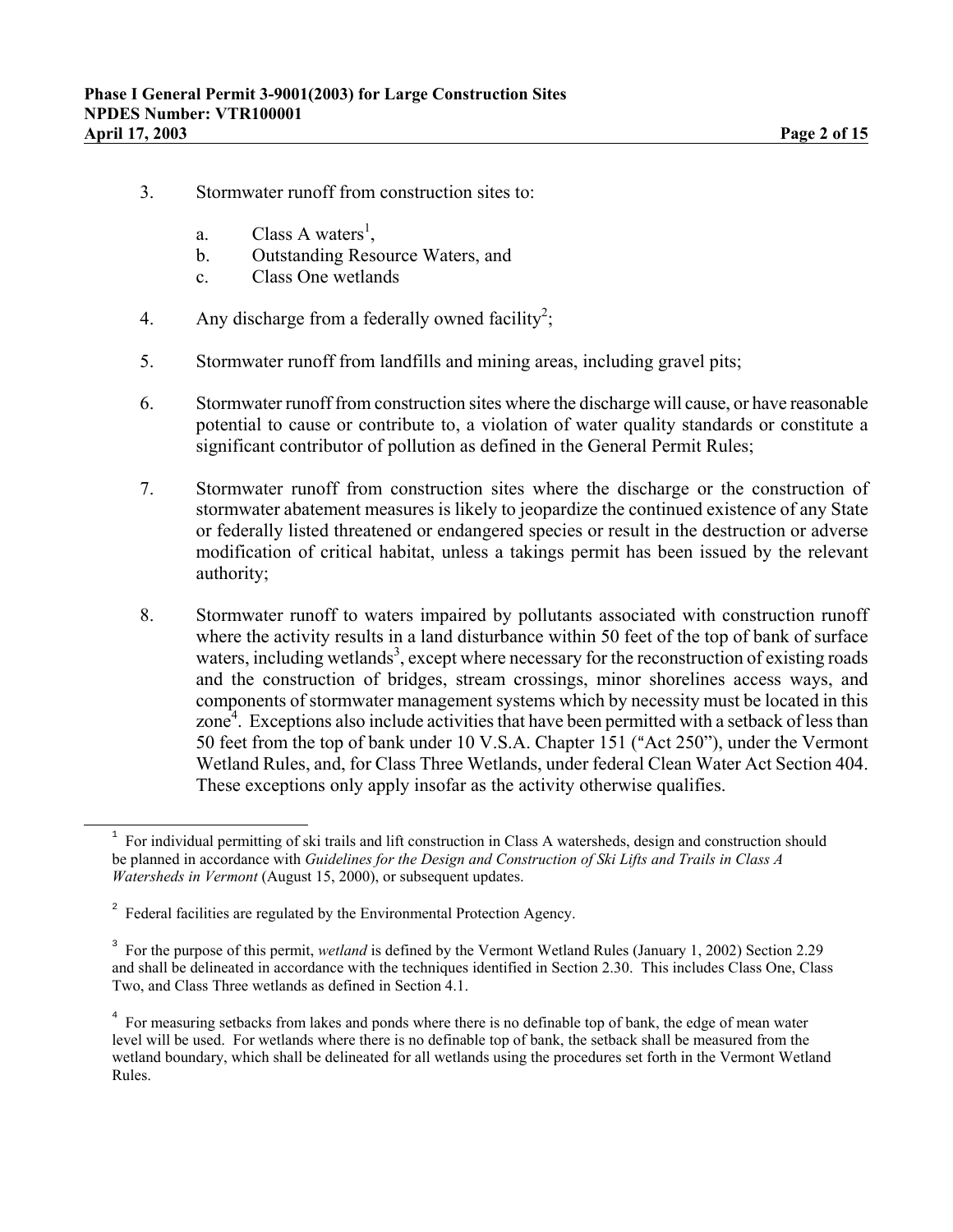# **PART II. APPLICATION REQUIREMENTS**

# A. **Notice of Intent Forms and Fees**

The owner of the property subject to the land disturbance shall be considered the applicant or permittee for the purpose of this general permit. The owner shall make application for coverage under this permit by filing a Notice of Intent ("NOI") on a form provided by the Secretary and a copy of the Erosion Prevention and Sediment Control Plan (the "Plan," as described in Part III). The completed NOI shall be filed with the Agency of Natural Resources, together with an administrative processing and application review fee, at the following address:

> Vermont Agency of Natural Resources Department of Environmental Conservation Division of Water Quality Building 10 North, 103 South Main Street Waterbury, Vermont 05671-0408

The application shall be signed by the property owner or the owner's duly authorized agent<sup>[5](#page-2-0)</sup>.

For those projects which have been granted a land use permit under 10 V.S.A. Chapter 151 and for which the application included a complete Erosion Prevention and Sediment Control Plan, the applicant may elect not to file the Plan with the Secretary, but may instead simply make reference to the Act 250 land use permit number and issuance date. The Plan approved under 10 V.S.A. Chapter 151 must at a minimum contain the elements listed in Part III(C) below.

### B**. Public Notice of NOI**

Any person who files a NOI shall at the same time provide a copy of the completed NOI form to the municipal clerk of the municipality in which the discharge is to be located. The Plan shall be made available for public review at the Department's offices during normal business hours.

- b. In the case of a partnership, by a general partner
- c. In the case of a sole proprietorship, by the proprietor.

<span id="page-2-0"></span> <sup>5</sup> The application shall be signed consistent with the Vermont Water Pollution Control Permit Regulations, Chapter 13 (1974):

a. In the case of corporations, by a principal executive officer of at least the level of vice president or his/her duly authorized representative, if such representative is responsible for the overall operation of the facility from which the discharge originates.

d. In the case of a municipal, State or other public facility, by either a principal executive officer, ranking elected official or other duly authorized employee.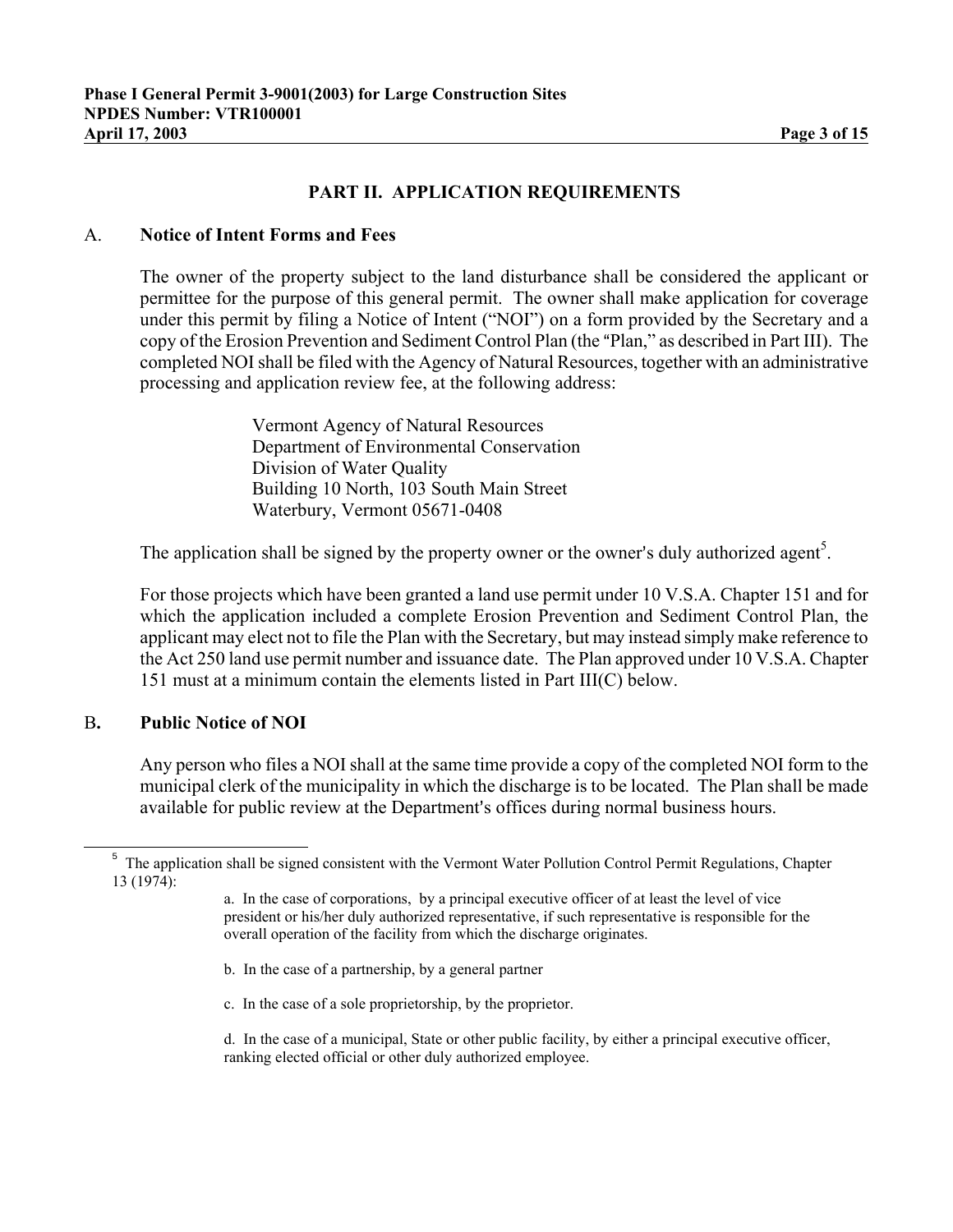# C. **Public Comments on NOI**

For a period of ten (10) days following receipt of a NOI, the Secretary shall provide an opportunity for written comments regarding whether the NOI complies with the terms and conditions of this permit. The Secretary may extend the comment period if additional information is requested pursuant to Part II(E) below. Any interested person should file either comments or a letter of interest with the Secretary during the 10-day notice period. Should the Secretary extend or reopen the comment period, the Secretary will so notify the applicant and those persons who file comments or a letter of interest. The comment period in such case shall be extended until 10 days after the application is deemed complete.

### D. **Filing Deadlines**

The NOI (the completed NOI and the Plan) shall be filed at least thirty (30) days prior to commencement of construction activity.

For the individual phases of a phased project, the NOI must be submitted thirty (30) days prior to commencement of construction on the individual phase.

### E. **Additional Information**

The Secretary may require the applicant to submit additional information that the Secretary considers necessary in order to make a decision on the eligibility for, or the issuance or denial of, an authorization to discharge pursuant to this permit. The Secretary shall deny authorization to discharge pursuant to this permit if the additional information requested is not provided to the Secretary within sixty (60) days of the Secretary's request.

# F. **Requiring an Individual Permit**

The Secretary may require any person who files a NOI to apply for an individual permit if the discharge does not qualify for coverage under this permit or if the Secretary finds that an individual permit is required pursuant to Section 13.12 D of the General Permit Rules.

#### G. **Authorization to Discharge**

Any person who files a NOI shall be authorized to commence construction activities and discharge under the terms of this permit upon the receipt of a written determination by the Secretary that the NOI filing is complete and that the discharge is eligible for coverage under the terms and conditions of this general permit.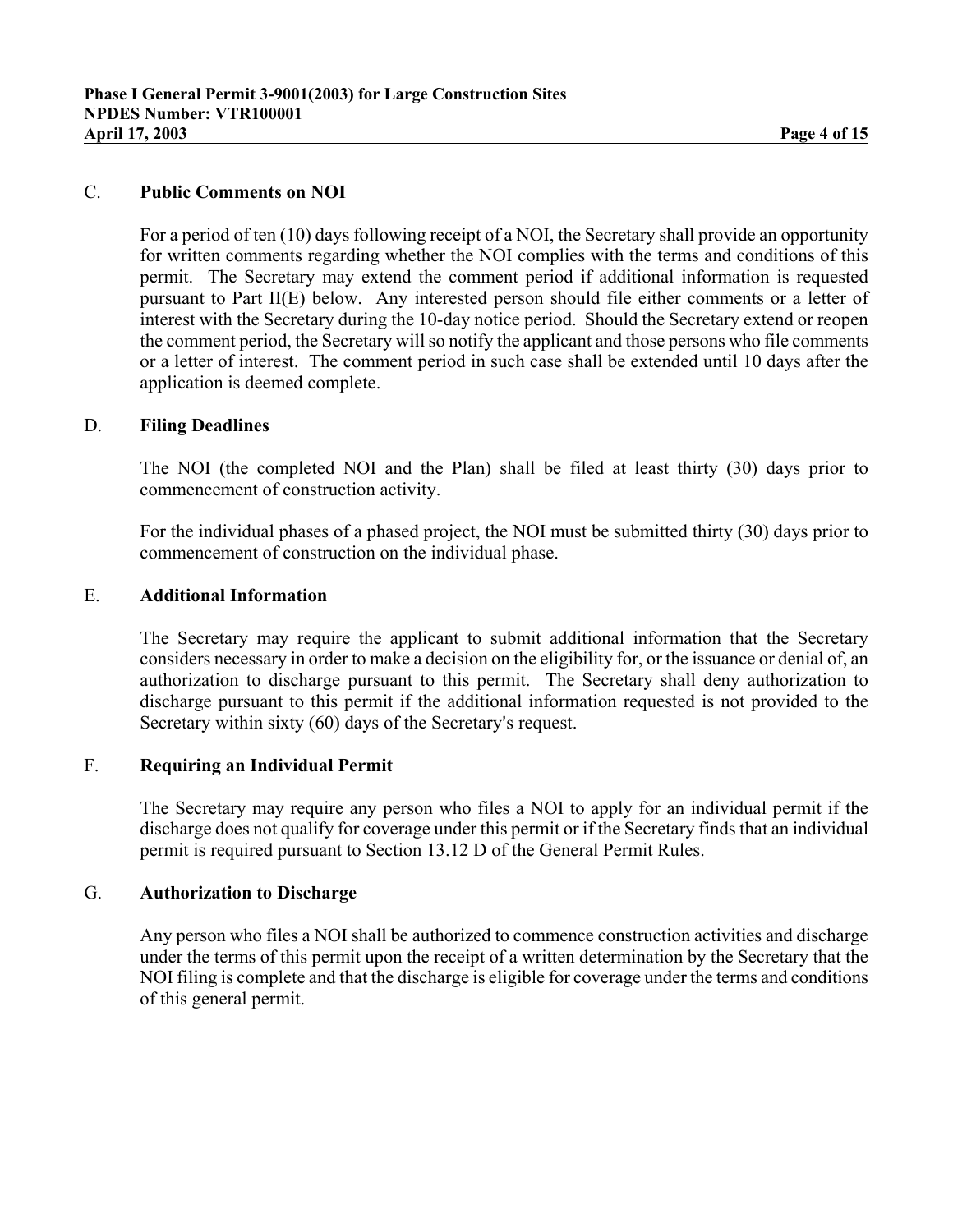### H. **Failure to Notify**

Dischargers who discharge stormwater runoff from construction sites to waters of the State without first receiving an individual permit or coverage under this general permit are in violation of 10 V.S.A. Chapter 47 and the federal Clean Water Act.

### I. **Assignment of Co-Permittee Status to Contractors**

Contractors and subcontractors engaged in project activities which may add pollutants to stormwater runoff must obtain co-permittee status. The property owner shall notify all contractors and subcontractors of this requirement. The contractor and subcontractors shall file a written request for co-permittee status on the Request for Co-Permittee Status Form available from the Department. The form includes the contractor's name, address, business phone number, site telephone number (if one), and a statement that he or she has read and is familiar with the terms of the permit; has reviewed the Plan; and agrees to comply with all the terms and conditions of the permit. Contractors and subcontractors that commence such construction activities without obtaining co-permittee status will be in violation of the state and federal law.

### J. **Time Frame for Agency Actions**

Generally within five business days of the end of the initial public notice period, the Secretary will authorize coverage under this general permit, deny eligibility and require an individual permit, or request additional information if the application is deemed incomplete. If the application is deemed incomplete, the public notice period shall extend until 10 days following receipt of a complete application.

### **PART III. EROSION PREVENTION AND SEDIMENT CONTROL PLAN**

### A. **Plan Preparation and Plan Implementation**

The applicant shall have the Plan prepared consistent with the provisions below. The Plan shall be signed by the applicant or the applicant's authorized agent and the individual who prepared the Plan. For construction sites discharging to waters impaired by pollutants associated with construction runoff, the Plan shall be prepared by registered professional engineer or a professional in erosion and sediment control, registered by CPESC, Inc. (Certified Professional in Erosion and Sediment Control, Inc.). The applicant shall implement the erosion prevention and sediment control measures contained in the Plan in conjunction with the general clearing, grading and excavation of the site.

### B. **Plan Objective**

The objective of the Plan shall be to minimize the erosion of disturbed land and to prevent the discharge of sediment and other construction-related pollutants to waters of the State. The Plan shall be designed to provide, as a minimum, the protection outlined in the *Vermont Handbook for*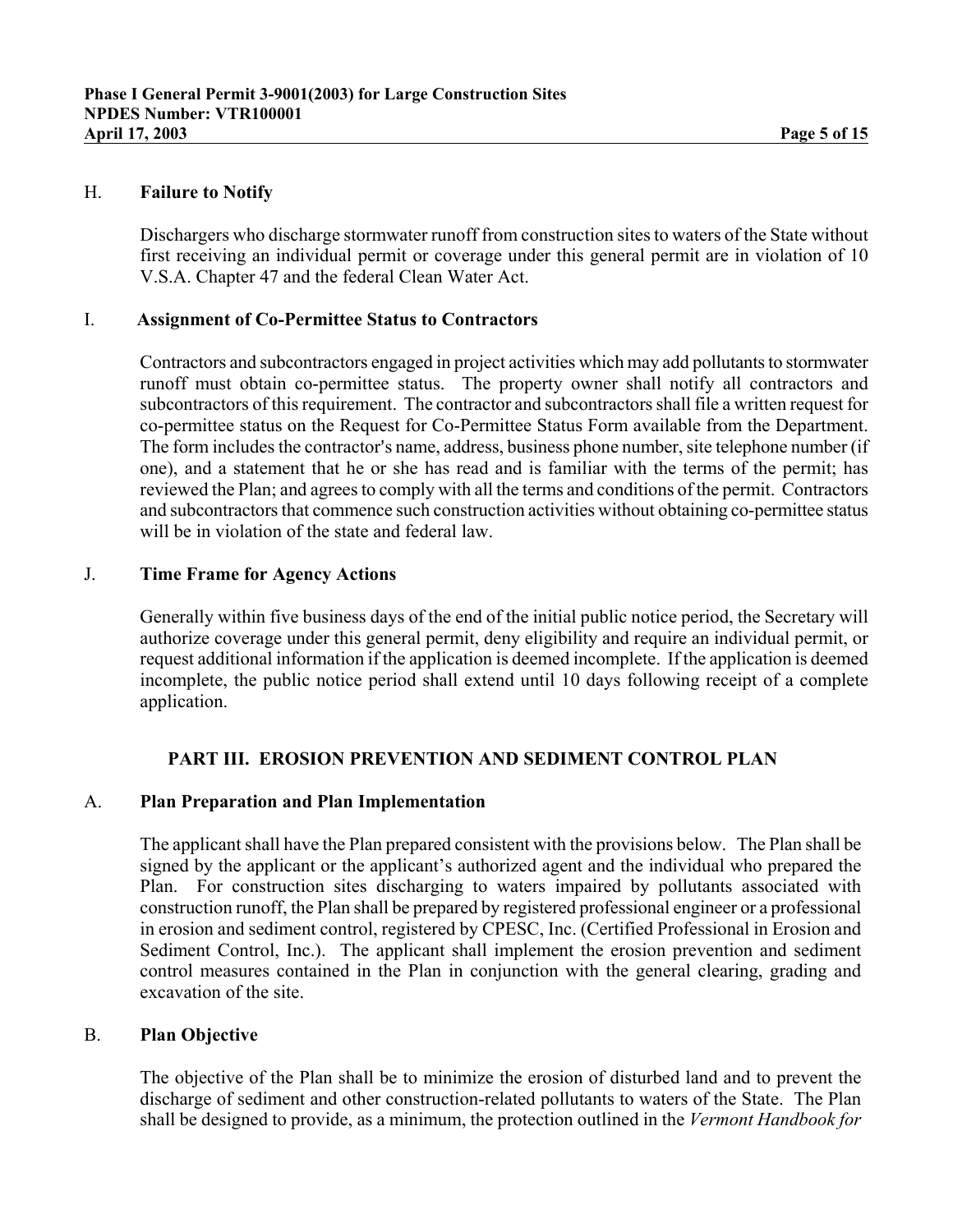*Soil Erosion and Sediment Control on Construction Sites* (Vermont Geological Survey, 1982, rev. 1987), or any update to that publication (the "Handbook") and shall be developed using the following principles:

# 1. Fit the development plan to the site.

The development plan shall be designed to fit the topographic, soil, and vegetative characteristics of the site. Extensive soil disturbance on steep slopes, poorly drained soils, shallow-to-bedrock soils or highly erodible soils shall be avoided. Land disturbance within 50 feet of all waterbodies, measured from the top of bank, and wetlands shall be avoided except where necessary for the reconstruction of existing roads and the construction of bridges, stream crossings, and components of stormwater management systems which by necessity must be located in this zone (e.g., the outfall pipe from a treatment basin). The site topography and soils, the nature of the disturbance, or resource factors may necessitate a greater setback from the waters.

Maintain existing streams and their riparian zones in their natural condition. Consideration shall be given to steps that can be taken to restore and conserve riparian zones, using the Agency *Shoreland and Lakeshore Vegetation Management Procedure* (June 16, 1996), or subsequent procedures or rules, as guidance.

# 2. Preserve natural drainageways.

The site's natural drainage characteristics shall be maintained to the extent feasible. Existing natural drainageways that carry stormwater to streams, rivers, lakes, ponds, and wetlands shall be preserved. For the site grading design, due consideration will be given to avoiding increases in the amount of runoff being discharged to individual drainageways and streams, as a result of compaction, unnecessary removal of forest cover, or recontouring the land surface in such a way that there is an increase in the acreage of land contributing stormwater flows.

### 3. Minimize areas of disturbed soil and unnecessary removal of existing vegetative cover.

Construction activities shall be sequenced so that the areal extent of disturbed soils left open to erosion at any given time is kept to a minimum. The sequencing shall be discussed in the grading plan. Unnecessary soil disturbance shall be avoided. Project phasing shall be used to lessen the areal extent of soils exposed at any given time. Removal of existing, noninvasive vegetative cover shall be limited to that necessary to accomplish the activity.

### 4. Minimize the duration of soil disturbance.

The sequence of construction activities shall be planned such that disturbed soil can be protected and stabilized as soon as possible. Emphasis shall be placed on prompt (generally within 48 hours) seeding and mulching of disturbed soils. Temporary soil cover, such as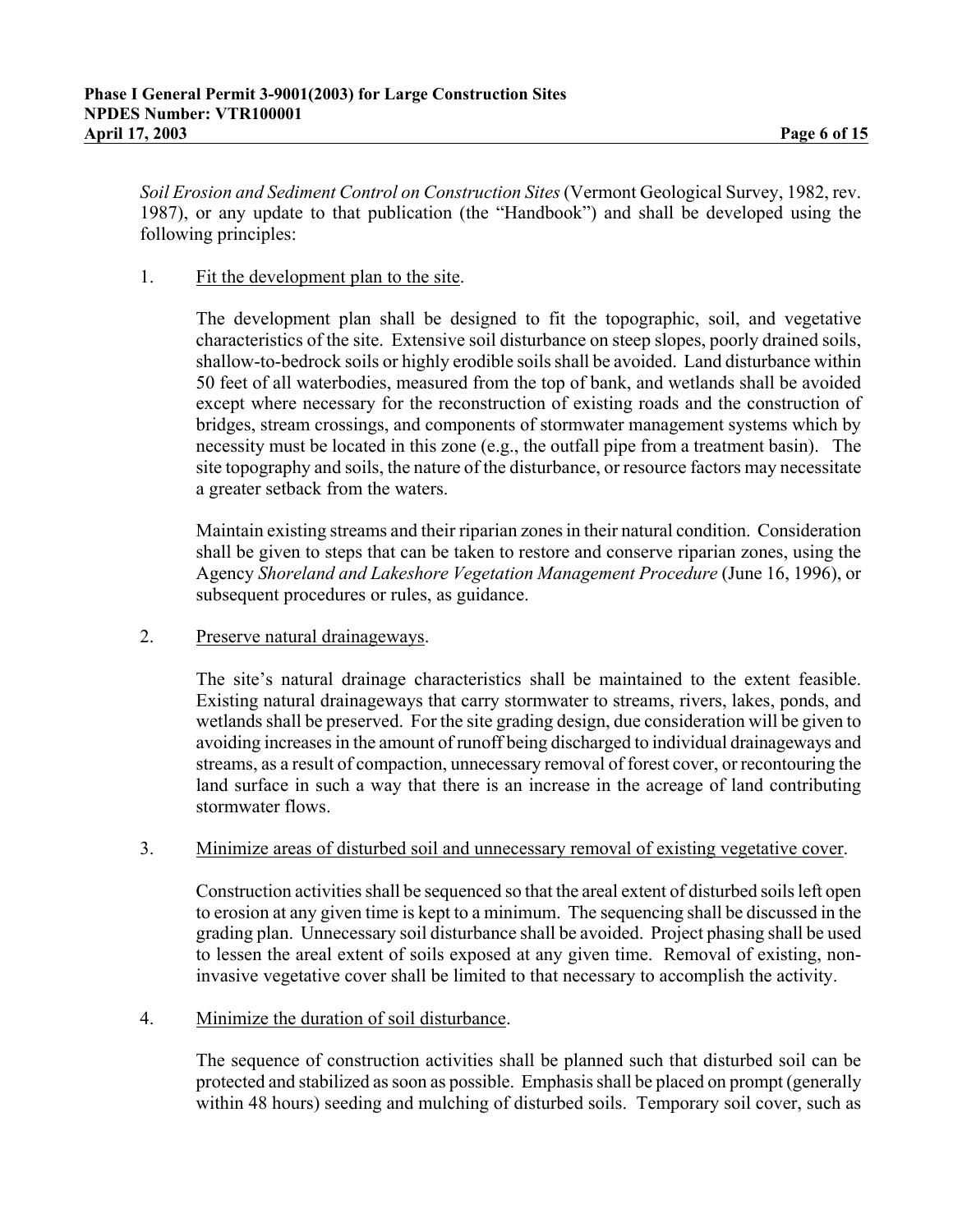mulch or matting with or without seed, should be employed in areas where the finished grade has not been reached.

# 5. Project completion date and winter erosion control.

Earthwork shall generally be scheduled for completion and the site stabilized no later than October 15. By the end of the growing season, perennial cover shall be established, and non-vegetative protection measures installed by October 15. To assure a vigorous catch of vegetative cover, seeding and mulching shall be done by September 15.

For those projects which extend past October 15, all measures possible will be taken to limit exposure of soils and to not initiate additional earthworks. In addition, soil disturbance between October 15 and May 1 shall necessitate the inclusion of a special winter erosion prevention and sediment control plan as part of the Plan, addressing the specific concerns of winter construction. For those projects where winter construction would present a significant risk to water quality, suspension of construction until the next construction season shall be required. (See Part  $V(F)$ )

### 6. Erosion control by managing stormwater runoff from upslope and managing water on-site.

Off-site stormwater shall be prevented from entering areas of disturbed soil on-site. On the site, water must be controlled and kept to low velocities, so that erosion is minimized. Early construction of permanent stormwater treatment structure(s) shall be considered in order to treat stormwater runoff from the construction site.

7. Sediment on-site and at downslope site limits.

Measures shall be taken to reduce the amount of sediment mobilized from areas of disturbed soils. To control the sediment that is unavoidably mobilized on-site, temporary and permanent erosion and sediment control measures appropriate to the site conditions and soils (reference chapters 4 and 5, and Appendix B of the Handbook) shall be implemented. The off-site discharge of sediment mobilized on the construction site, including off-site tracking of sediment onto paved public or private roadways by construction vehicles, shall be prevented.

### C. **Components of the Plan**

The Plan shall include the following components. A checklist is available from the Department for guidance.

- 1. Location Map: including property lines and nearest off-site streams, ponds and wetlands.
- 2. Existing Conditions Site Plan: including property lines, topographic contours, drainage, vegetative cover types, streams, ponds, wetlands, structures, riparian buffers, roads, and utilities.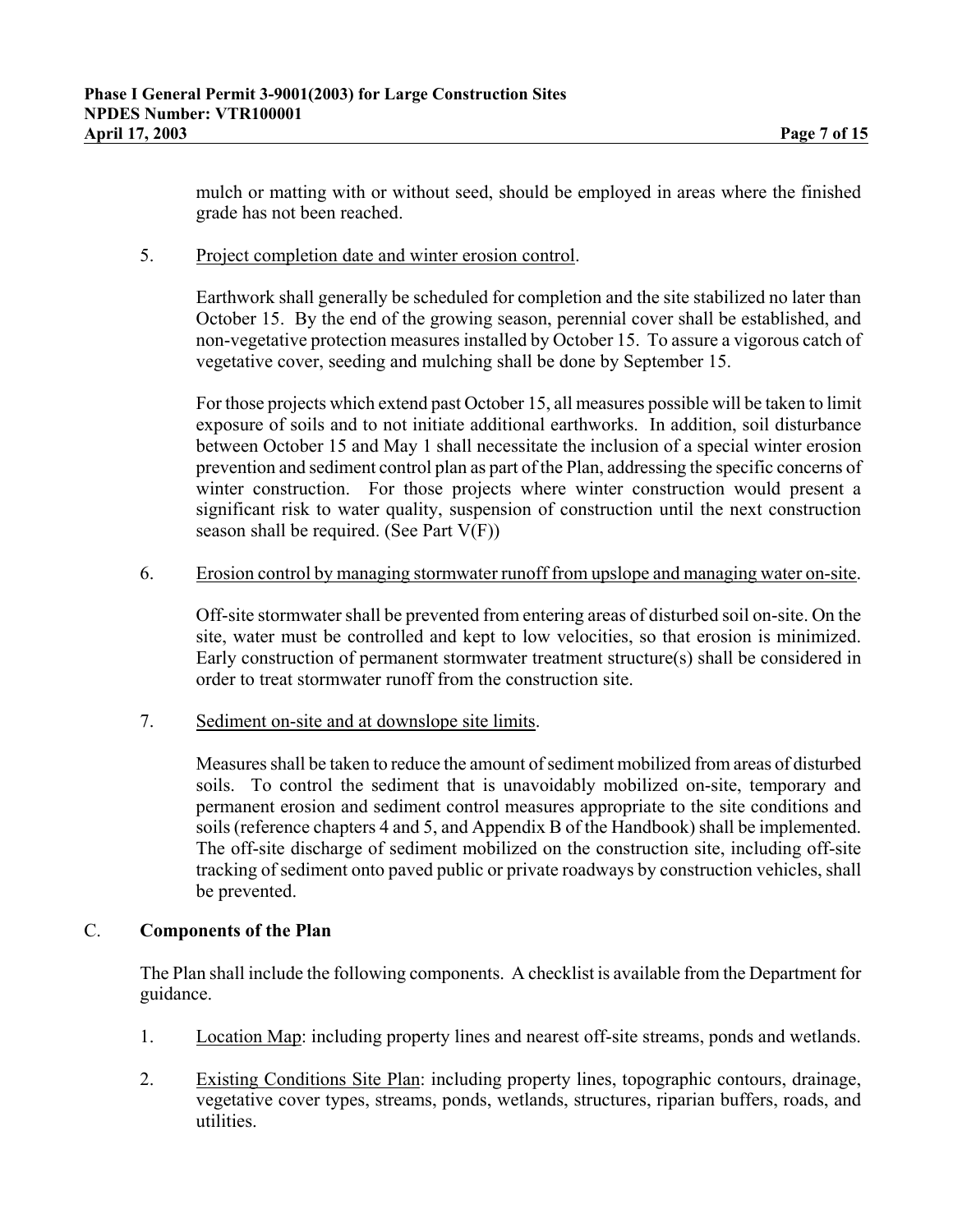- 3. Grading Plan: including existing and final topographic contours, limits of proposed soil disturbance, conserved riparian buffers, and schedule for sequencing clearing, grading and construction activities.
- 4. Erosion Prevention and Sediment Control Site Plan: including location of temporary and final structural erosion prevention and sediment control measures; location(s) and treatments for off-site sediment disposal; sequencing schedule for seeding, mulching and other control measures; and inspection and maintenance schedule. No hay bale dams or silt fences shall be utilized in areas of concentrated flow, such as channels and ditches.

Examples of non-structural measures: minimizing disturbance, preserving existing vegetation, good housekeeping, minimizing exposure time.

Examples of structural measures: erosion control - mulch, seeding/vegetation, covering of stockpiled soils; sediment control - silt fence, inlet protection, check dams, stabilized construction entrance, sediment traps.

- 5. Narrative: a narrative briefly describing the strategy for erosion control, covering the four components listed above and including a discussion of predominant soil types, a description of all temporary and final structural erosion prevention and sediment control measures, the seeding and mulching plan, and any design calculations for temporary and permanent structural control measures.
- 6. Water Quality Monitoring: For projects discharging directly to waters impaired by sediment, the Plan shall include event-based monitoring of the turbidity in the receiving stream, above and below the discharge, and the turbidity of the discharge from detention basins, if any.

# D. **On-Site Plan Coordinator**

The applicant shall designate a person or persons who are directly responsible for on-site implementation of the Plan. Such person or persons shall have the authority to stop or modify construction activities as necessary to comply with the Plan and the terms and conditions of this permit and shall be responsible for inspections and record keeping. The On-Site Plan Coordinator shall generally be on site on a daily basis during active construction. The name and daytime telephone number of this individual shall be provided on the application or filed in writing before the start of construction if the coordinator has not been selected at the time the NOI is filed. The Plan shall indicate how frequently the On-Site Plan Coordinator will be on site to oversee Plan implementation and to monitor effectiveness.

### E. **Plan Availability**

The permittee shall provide a copy of the Plan to the On-Site Plan Coordinator and all contractors responsible for construction activities that involve soil disturbance. A copy of the Plan shall be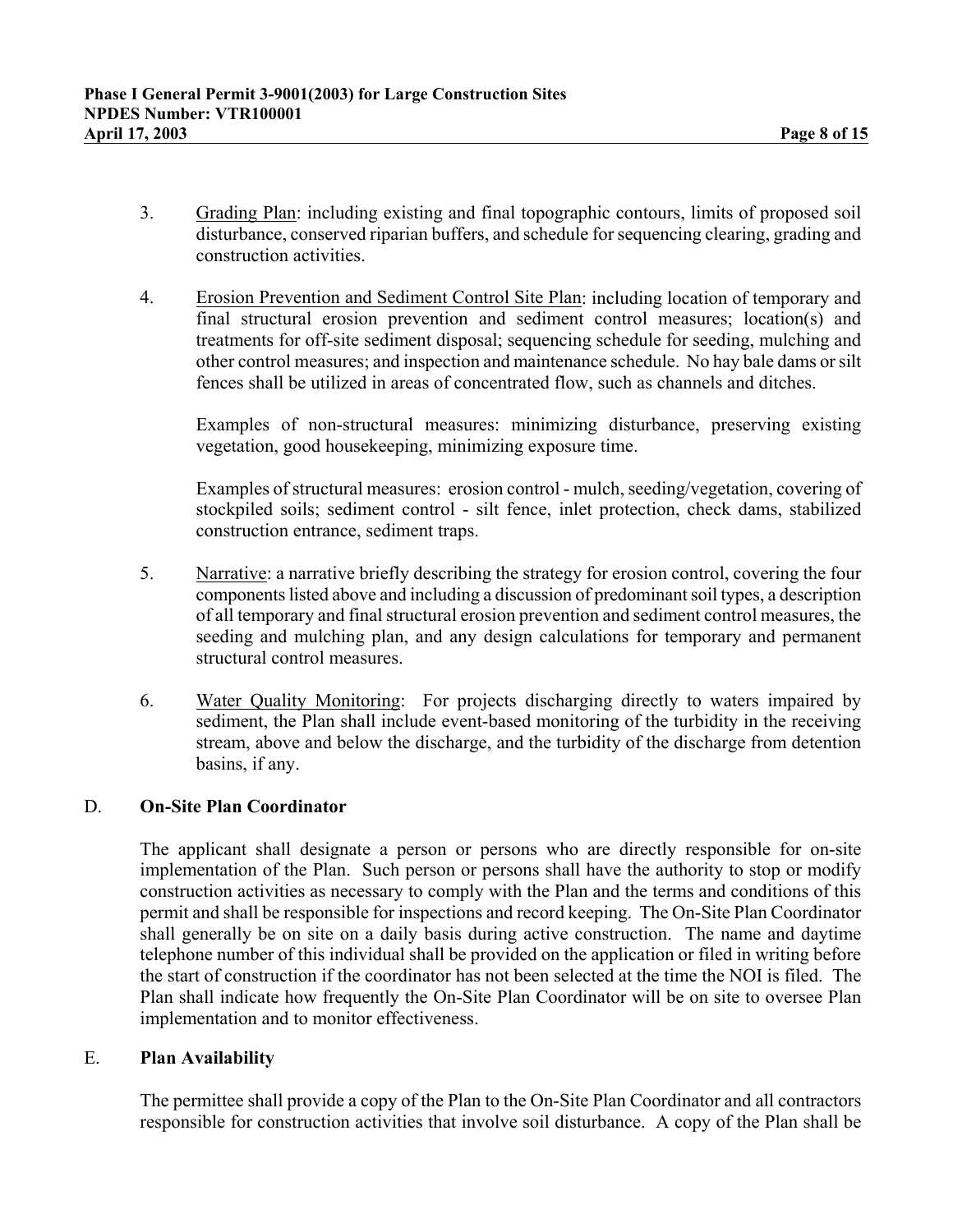kept on site at all times and shall be made available to the Secretary or his/her designated representative upon request.

### F. **Plan Amendment**

The permittee shall amend the Plan prior to implementing any change in the design, construction, operation or other procedure which would significantly increase the risk of erosion and the discharge of sediment to waters of the State or if the Plan proves to be ineffective in preventing erosion and controlling the discharge of sediment or does not meet the minimum requirements of this permit. Changes in the project schedule that significantly increase the length of exposure of soils; that shift earthworks into the winter season; or that reduce the isolation distance between disturbance areas and State waters are included in this category. The amended portions of the Plan shall be filed with the Agency along with an explanation of the reasons for the changes. If borrow or spoil areas are to be used and were not included in the original plan, plan amendment is required before use of such areas; this applies even if the areas are off site, except for borrow areas that are operating under a 10 V.S.A. Chapter 151 ("Act 250") permit. The Agency will make a determination as to whether authorization under this general permit is still appropriate or if instead an individual permit will be necessary pursuant to Part II(F). The requirement to file the amended plan is not intended to delay the implementation of reasonable and effective steps to control erosion due to unforeseen circumstances, where inaction would significantly degrade water quality.

# **PART IV. PROHIBITIONS**

The discharge of stormwater from construction activities shall not cause, or have reasonable potential to cause or contribute to, a violation of water quality standards or constitute a significant contributor of pollution as defined in the General Permit Rules, nor shall it adversely affect threatened or endangered species.

The failure to promptly abate the discharge of sediment or any other waste which causes a visible discoloration of surface waters (including wetlands), or is found to be exceeding water quality standards based on monitoring, is prohibited.

Discharges of any material other than stormwater, such as vehicle and equipment maintenance spills, fuels, wash water, construction debris, oil, wet concrete (including washout water from concrete batch trucks or equipment used to mix concrete), and other substances, are prohibited by this permit.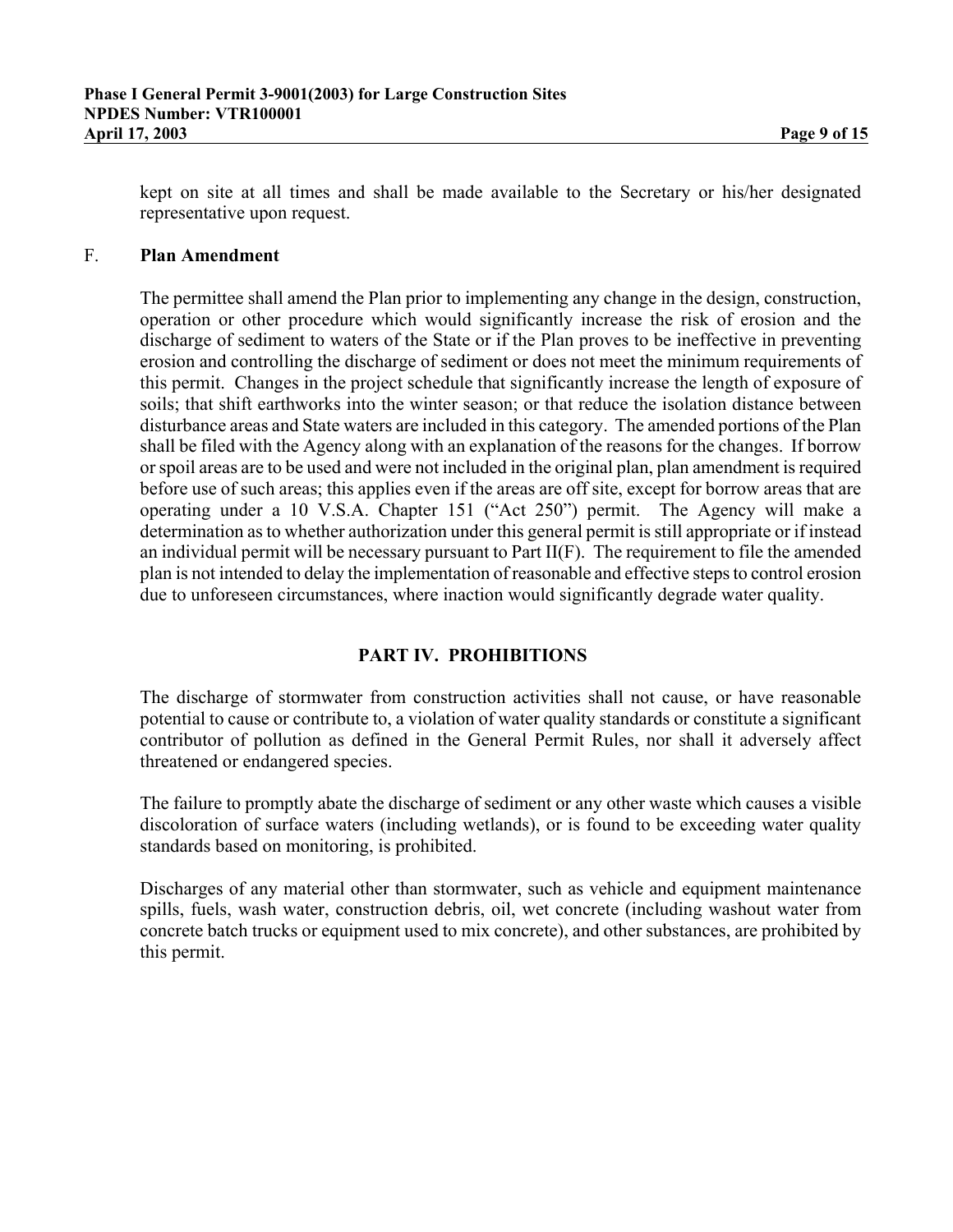# **PART V. OPERATION AND MANAGEMENT**

### A. **Operation and Maintenance of Control Structures**

The permittee shall at all times properly operate and maintain all stormwater treatment, erosion prevention and sediment control structures which are installed or used to achieve compliance with this permit. All temporary measures shall be removed upon project completion or site stabilization, whichever occurs last.

### B. **Proper Disposal of Sediment**

Sediments and other pollutants collected and removed in the course of treatment of stormwater runoff shall be disposed of in a manner that will not result in the sediments and pollutants entering waters of the State. Generally, it is expected that disposal sites shall be selected on relatively level terrain with an isolation distance of at least 100 feet from any surface waters, including wetlands. The disposal of sediment in a wetland or any corrective action undertaken to remove sediment from a wetland is not authorized by this permit. Any such activity may require a conditional use determination pursuant to 10 V.S.A. Section 905 (b) or a permit pursuant to Section 404 of the federal Clean Water Act, or both.

### C. **Posting of Notice at Construction Site**

The permittee shall post at a location visible to the public a notice containing the NOI number, the text: "Vermont Department of Environmental Conservation ((802) 241-3770) has authorized the discharge of stormwater runoff from this construction site under General Permit 3-9001(2003).", the name and telephone number of the permittee's local contact person, the location where a copy of the Erosion Prevention and Sediment Control Plan is available, and a brief description of the project. The Department may provide a standardized form for this purpose. Generally, the notice shall be placed near the construction entrance unless there is a safety concern. This permit does not, however, provide the public with any rights to trespass on the construction site for any reason, including site inspection, nor does it obligate the permittee to allow members of the public to access the site.

### D. **Frequency of Inspection**

All erosion prevention and sediment control structures and measures shall be inspected by or under the direction of the On-Site Plan Coordinator at least once every seven (7) calendar days and as soon as possible but no later than 24 hours after any storm event which generates a discharge of stormwater runoff from the construction site. For projects discharging to waters impaired by pollutants associated with construction runoff, a registered professional engineer or a professional in erosion and sediment control, registered by CPESC, Inc., shall inspect the site at least once every 14 days. If there is no earthwork performed during the period December 15 through March 15 and all exposed soils and drainage channels have been at least temporarily protected, inspections may be suspended during that period, but the final inspection record for the season shall clearly show the status of site grading and stabilization efforts at the end of the construction season.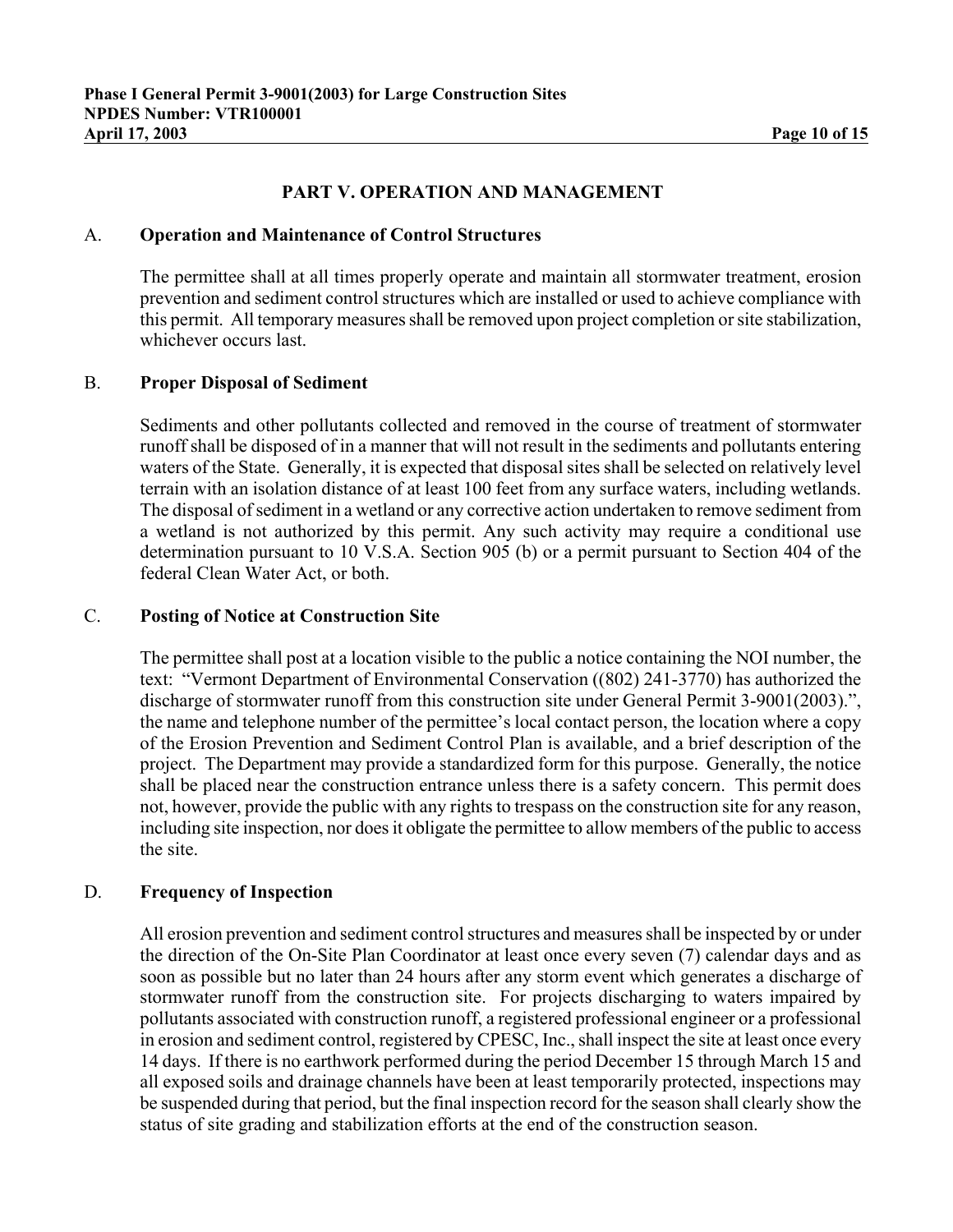# E. **Corrective Action**

Any evidence of measurable amounts of sediment or sediment laden water leaving the construction site or any visible discoloration of surface waters (including wetlands) shall be noted and immediate action taken to correct the discharge, including halting or reducing construction activities as necessary until the discharge and/or the condition is fully corrected. In the event that a discharge authorized under this permit is causing, or has reasonable potential to cause or contribute to, a violation of water quality standards, the Department shall be notified immediately of the problem and the corrective actions that have been or are being taken. A written report fully describing the violation, including the source, the cause, why the Plan did not prevent the problem, how the problem was addressed, and the timetable, shall be filed within seven (7) days of when the problem is first identified.

# F. **Record Keeping**

The On-Site Plan Coordinator shall keep a written record of inspections and any water quality monitoring data and shall note all problem areas and the measures taken to correct those problems and prevent future problems. The records shall reflect the status of the project in terms of consistency with the planned construction sequence and what areas are disturbed at the time of the inspection and what areas have been temporarily or permanently stabilized since the last inspection record. Each inspection record shall be signed by the On-Site Plan Coordinator. For construction sites where inspections are also being made by a registered professional engineer or a professional in erosion and sediment control, inspection reports shall be done by that individual and incorporated in the records. The inspection records shall be kept on site and shall be made available on-site or via mail to the Secretary or his/her designated representative on request. The permittee shall retain a copy of the Plan and any records required by this permit for a minimum of three (3) years following completion of construction activities. This period shall be extended during the course of unresolved litigation regarding violations of this permit.

# G. **Late Fall/Winter Construction Activities**

For site work extending beyond October 15 and exclusively consisting of site stabilization and minor activities that do not involve new areas of earth disturbance, the permittee shall notify the Secretary prior to September 15 of those planned activities. For site work between October 15 and May 1 and involving new areas of earth disturbance, a special winter erosion prevention and sediment control plan shall be filed with the Secretary prior to September 15 and approved by the Secretary; this only applies if these late fall/winter construction activities were not already planned for and addressed in the Plan. All measures possible will be taken to limit the exposure of soils during all late fall and winter construction activities. The Secretary reserves the right to either require an individual permit for construction extending into this time period or may require suspension of construction activities until the next construction season if winter construction is determined to present a significant risk to water quality.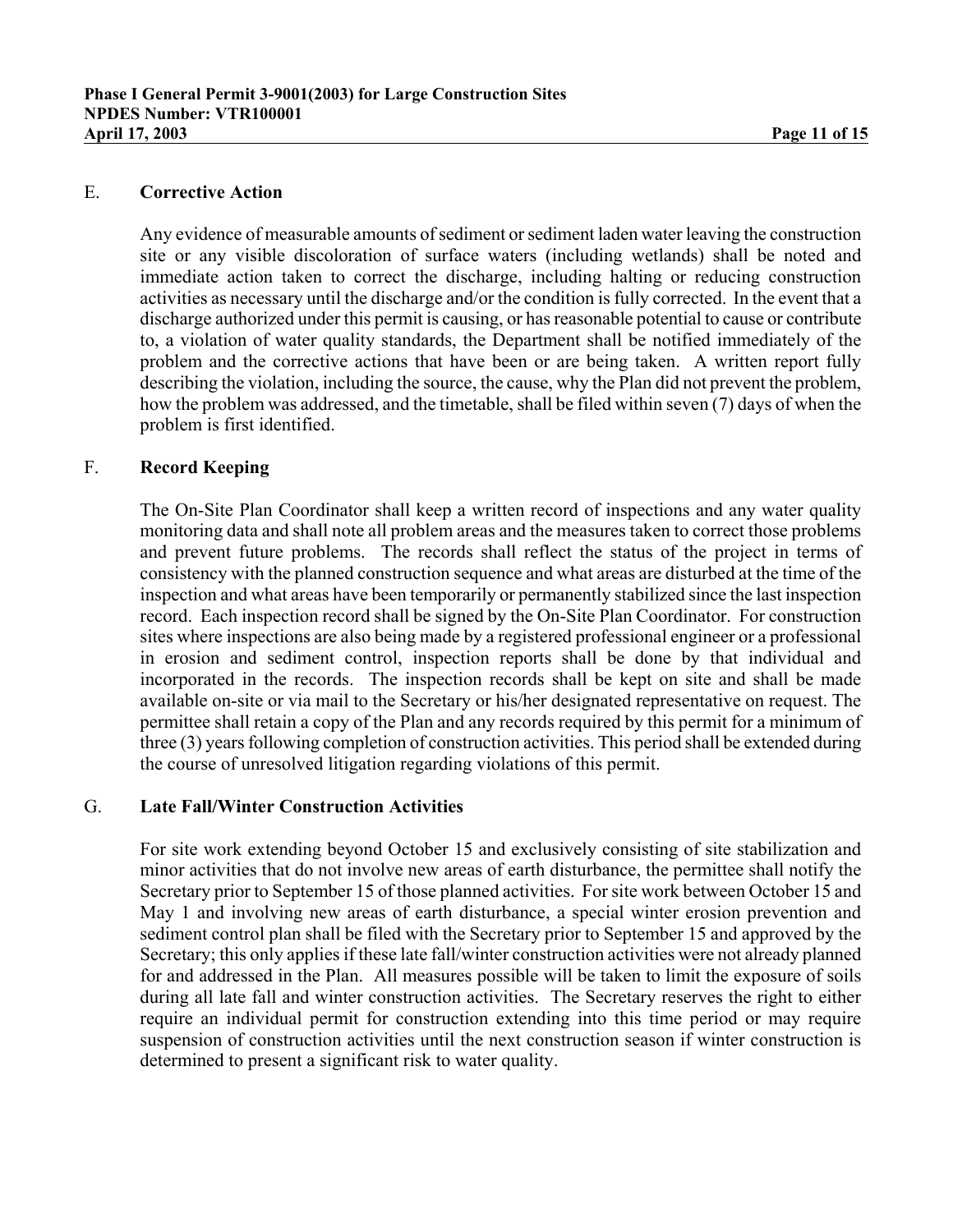# **PART VI. STANDARD CONDITIONS**

### A. **Duty to Comply**

The permittee shall comply with all terms and conditions of this permit. Any permit noncompliance constitutes a violation of 10 V.S.A. Chapter 47 and the federal Clean Water Act and is grounds for an enforcement action, or suspension or revocation of the permittee's authorization to discharge under this permit.

### B. **Duty to Reapply**

If a discharge from the construction site is anticipated to continue after the expiration date of this permit, the permittee must reapply for coverage under a new permit thirty (30) days prior to the expiration date of this permit.

### C. **Continuation of the Expired General Permit**

Provided the permittee has reapplied in accordance with Section VI(B) of this permit, the expired permit continues in force and effect until a new general permit is issued. Only those facilities previously authorized to discharge under the expired permit are covered by the continued permit.

#### D. **Termination of Coverage**

Coverage under this permit is terminated upon the completion of each of the following:

- 1. All land disturbing activities on the site,
- 2. Permanent stabilization of all disturbed areas on the site through the establishment of a vigorous vegetative cover, the implementation of other approved stabilization measures, and the graveling or paving of parking areas, and
- 3. The permittee's filing of the attached Notice of Termination, signed by the permittee or the permittee's authorized agent, with the Secretary.

### E. **Transfer of Authorization to Discharge**

Any permittee may transfer the authorization to discharge by submitting a notice of transfer to the Secretary. The notice shall be submitted thirty (30) days prior to the proposed date of transfer and shall include the following:

- 1. the name and address of the present permittee;
- 2. the name and address of the prospective permittee;
- 3. the name and daytime telephone number of the On-Site Plan Coordinator, if different;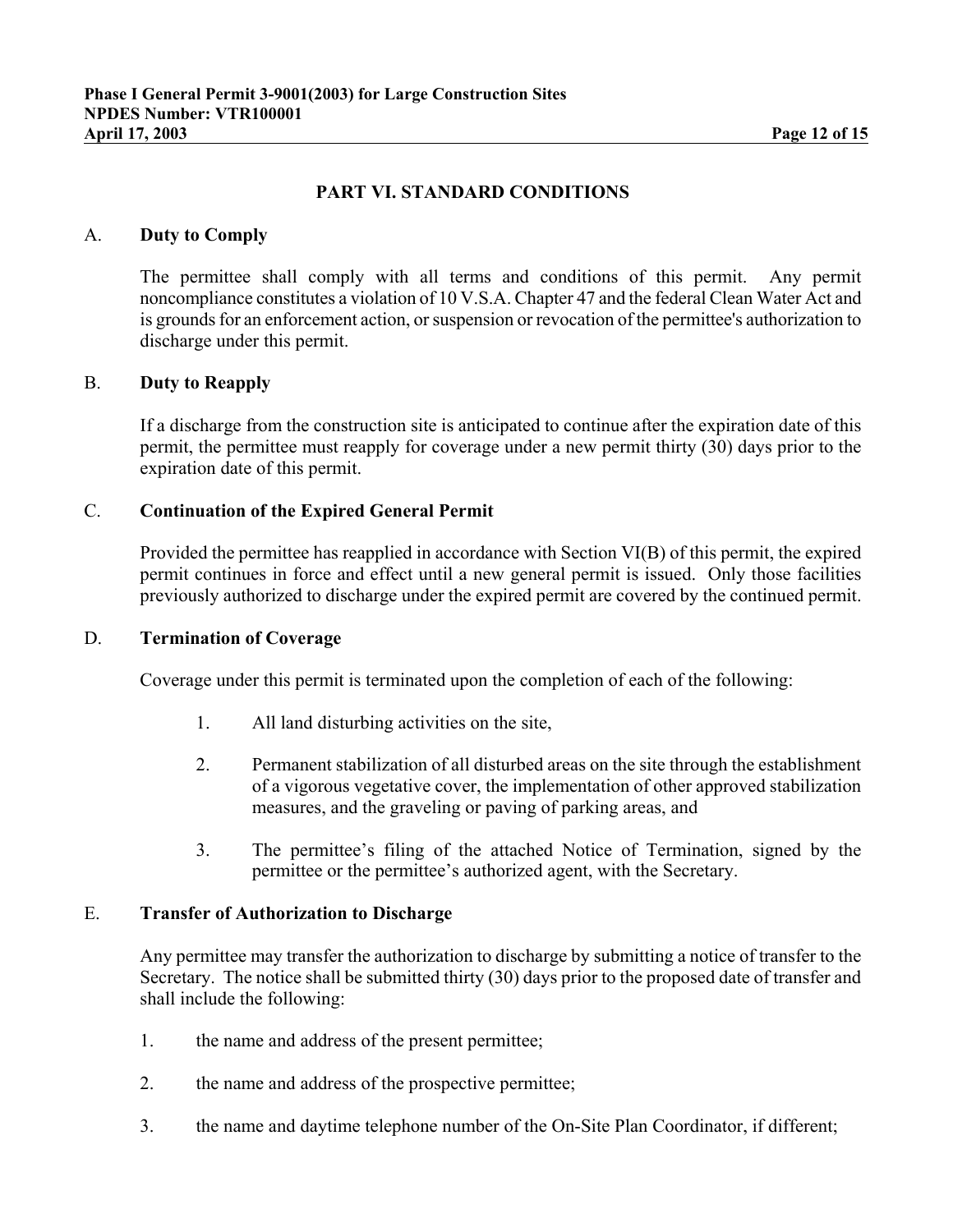- 4. the proposed date of transfer; and
- 5. a statement signed by the prospective permittee, stating that:
	- a. the conditions of the facility operation that contribute to, or affect, the discharge will not be materially different under the new ownership;
	- b. the prospective permittee has read and is familiar with the terms of the permit and agrees to comply with all the terms and conditions of the permit, and;
	- c. the prospective permittee has adequate funding or other means to effect compliance with all the terms of the permit.

### F. **Modification of General Permit**

After notice and opportunity for public hearing this permit may be modified in accord with General Permit Rules Section 13.12 C.7.

### G. **Right of Entry**

The permittee shall allow the Secretary or his or her authorized representatives, upon presentation of credentials to:

- 1. Enter upon the permittee's premises where a discharge is located or in which any records are required to be kept under the terms and conditions of this permit; and
- 2. At any time inspect the site and sample any discharge, and at reasonable times have access to and copy any records required to be kept under the terms and conditions of this permit.

# H. **Limitations**

Issuance of this permit does not convey any property rights in either real or personal property, or any exclusive privileges, nor does it authorize any injury to private property or any invasion of personal rights, nor any infringement of Federal, State, or local laws or regulations.

Nothing in this permit shall be construed as having relieved, modified, or in any manner affected the permittee's ongoing obligation to comply with all other federal, state or local statues, regulations or directives applicable to the permittee in the operation of its business, nor does it relieve the permittee of the obligation to obtain all necessary state, local and federal permits.

This permit does not convey authorization to conduct any activity within wetlands including but not limited to: clearing, grading, excavation, placement of temporary or permanent erosion and sediment control structures, or any other activity required by this permit. Any such activity within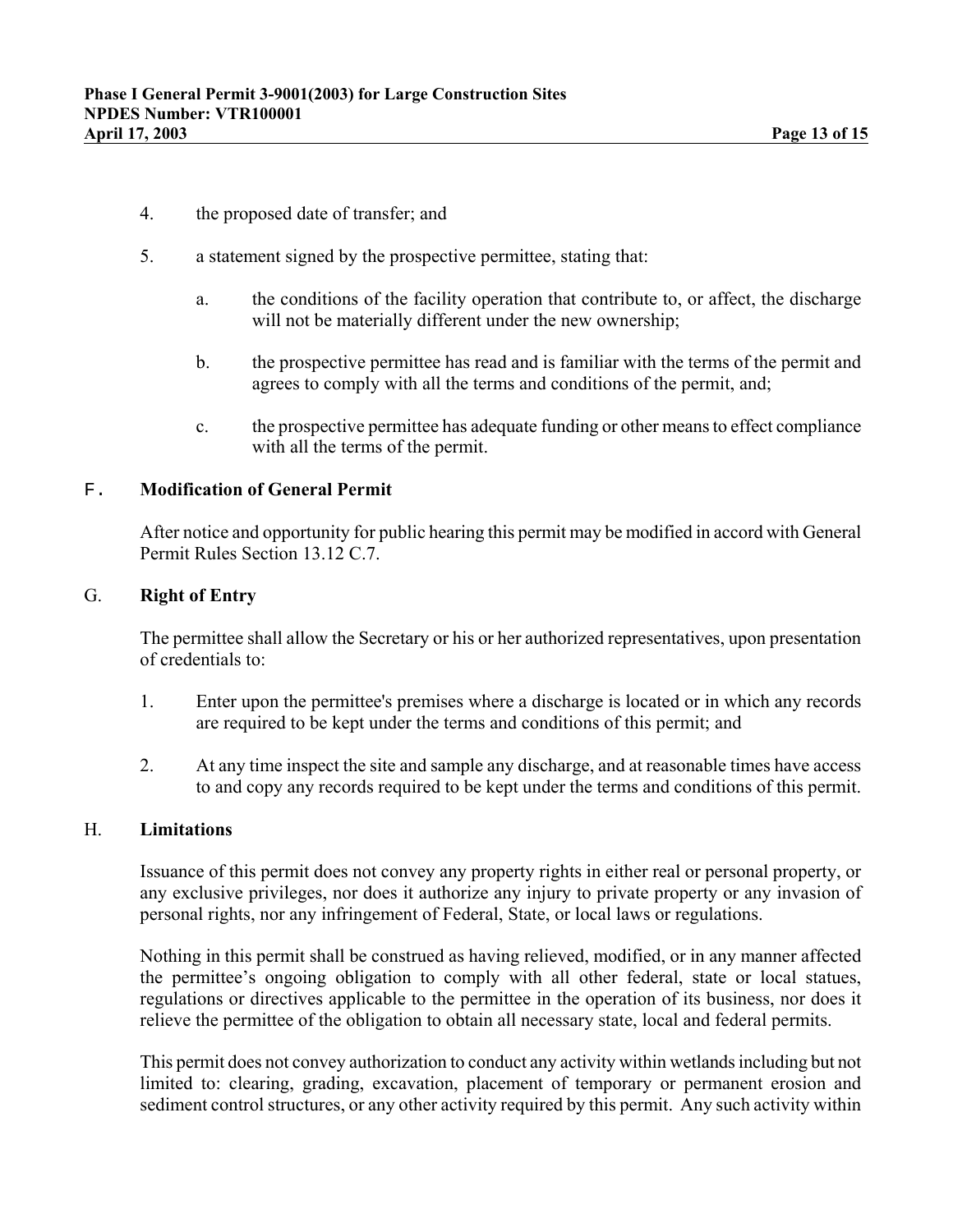a wetland may require a conditional use determination pursuant 10 V.S.A. Section 905(b) and/or a permit pursuant to Section 404 of the federal Clean Water Act or both.

#### I. **Need to Halt or Reduce Activity not a Defense**

It shall not be a defense for the permittee in an enforcement action that it would have been necessary to halt or reduce the permitted activity in order to maintain compliance with the conditions of this permit.

### J. **Oil and Hazardous Substance Liability**

Nothing in this permit shall be construed to preclude the institution of legal action or relieve the permittee from any responsibilities, liabilities or penalties to which the permittee is or may be subject under 10 V.S.A. Section 1281.

### K. **Penalty for Permit Violation**

### 10 V.S.A., Section 1275(a) provides that:

Any person who violates any provision of this subchapter or who fails, neglects or refuses to obey or comply with any order or the terms of any permit issued in accordance with this subchapter, shall be fined not more than \$25,000.00 or be imprisoned not more than six months, or both. Each violation may be a separate offense and, in the case of a continuing violation, each day's continuance may be deemed a separate offense.

#### 10 V.S.A. Section 8010(c) provides that:

A penalty of not more than \$25,000.00 may be assessed for each determination of violation. In addition, if the secretary determines that a violation is continuing the secretary may assess a penalty of not more than \$10,000.00 for each day the violation continues. The maximum amount of penalty assessed under this subsection such not exceed \$100,000.00.

### L. **Penalty for False Statement**

#### 10 V.S.A. Section 1275 (b) provides that:

Any person who knowingly makes any false statement, representation or certification in any application, record, report, plan, or other document filed or required to be maintained under this subchapter, or by any permit, rule, regulation or order issued under this subchapter, or who falsifies, tampers with, or knowingly renders inaccurate any monitoring device or method required to be maintained under this subchapter or by any permit, rule, regulation, or order issued under this subchapter, shall upon conviction, be punished by a fine of not more than \$10,000.00 or by imprisonment for not more than six months, or by both.